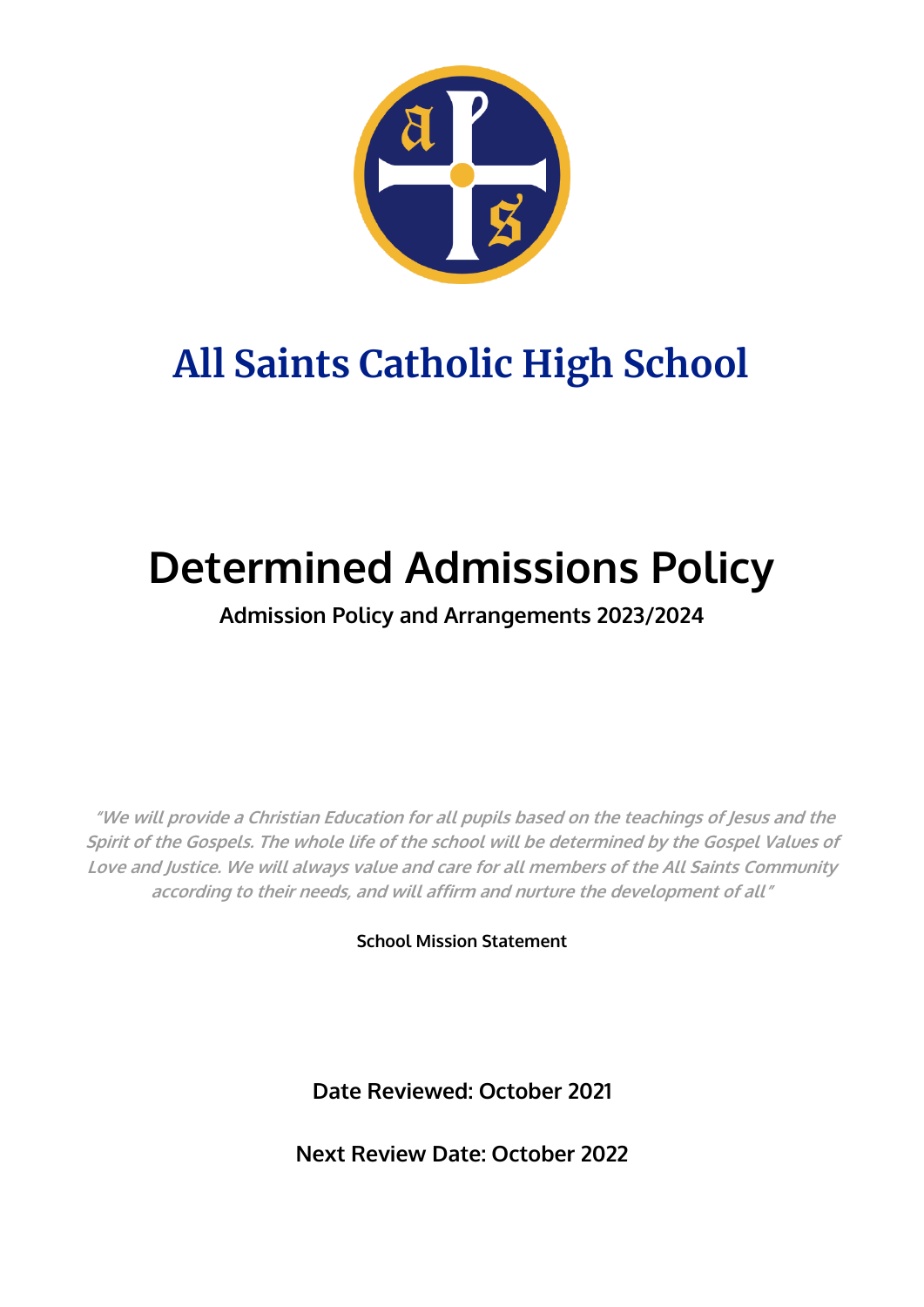All Saints is a Catholic School under the trusteeship of the Archdiocese of Liverpool. It is maintained by Knowsley Council. As a Voluntary Aided School, the Governing Body is the Admissions Authority and is responsible for taking decisions on applications for admissions. The coordination of admissions arrangements is undertaken by the Local Authority. For the school's year commencing September 2023, the Governing Body has set its admissions number at 210.

Our principal role as a Catholic school is to participate in the mission of the Catholic Church by providing a framework which will help children to grow in their understanding of the Good News and in the practice of their faith. The school will help the children develop fully as human beings and prepare them to undertake their responsibilities as Catholic in society. The school asks all parents applying for a place here to respect this ethos and its importance to the school community. This does not affect the rights of parents who are not of the faith of this school to apply for and be considered for a place here.

ADMISSIONS TO THE SCHOOL will be determined by the Governing Body. Parents must complete a Local Authority Preference Form or apply online via the website [www.knowsley.gov.uk/schooladmissions.](http://www.knowsley.gov.uk/schooladmissions)

All preferences listed will be considered on an equal basis and, where there are more applications than the number of places available, the following set of OVERSUBSCRIPTION CRITERIA will be applied:

- 1. Looked After Children and previously Looked After Children.
- 2. Baptised Catholic children who have a sibling in the school at the time of application.
- 3. Baptised Catholic children resident in the parishes of St Michael & All Angels, St Joseph & St Laurence, St Mary Mother of God and Ss Peter & Paul.
- 4. Other baptised Catholic children.
- 5. Other children who have a sibling in the school at the time of application.
- 6. Children attending one of the following Catholic Feeder Primary Schools in the parishes named in criterion 3 above:

| St Michael & All Angels | St Marie's      |
|-------------------------|-----------------|
| St Joseph the Worker    | Ss Peter & Paul |
| St Laurence's           |                 |

- 7. Children from other Christian denominations. Proof of Baptism in the form of a Baptismal Certificate or confirmation in writing that the applicant is a member of their Faith community from an appropriate Minister of Religion is required. (See note D)
- 8. Children of other faiths. An appropriate Faith Leader would need to confirm in writing that the applicant is a member of their faith group.
- 9. Other children.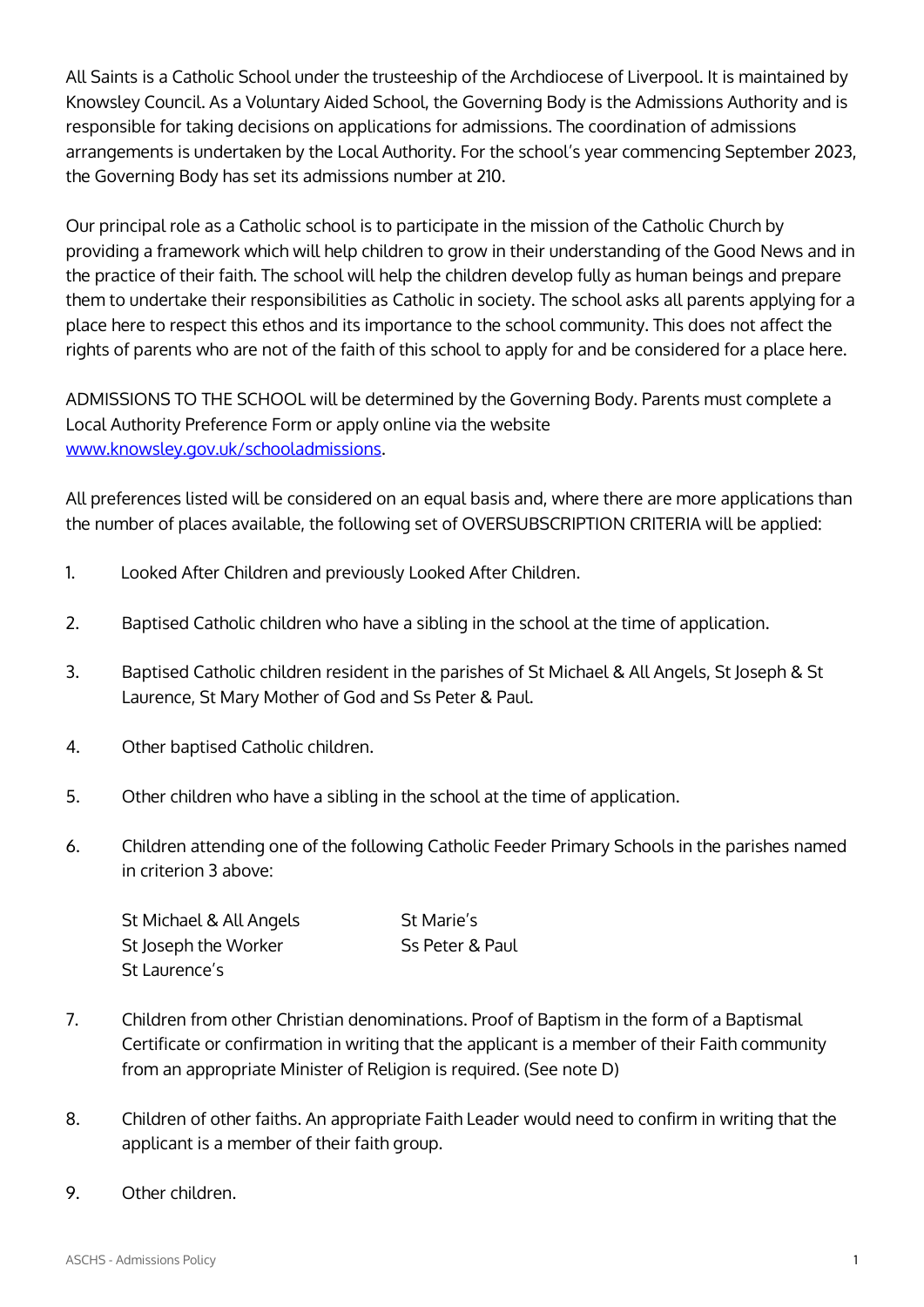If it is not possible to offer places for all applications within any criteria above then places will be allocated to the children who live nearest to the school. Distance will be measured by the local authority which will carry out straight line measurements ('as the crow flies') using a computerised Geographical Information System (GIS) based on the Local Land and Property Gazetteer (LLPG) data and national grid coordinates for the school and home address.

Children with a Statement of Special Educational Needs or Education Health Care Plan that names a school will be offered a place without using the admission criteria and will count as part of the school's published admission number.

### **Notes:**

- a. All applications will be considered at the same time and after the national closing date. Applications received after the closing date but before the initial allocation process begins, will be included where possible. However, as the exact date of allocation for individual schools cannot be given, parents/carers have **no guarantee** that any application submitted after the closing date will be included in the initial allocation and are **strongly advised** to abide by the closing date.
- b. A Looked After Child is a child who is (a) in the care of a Local Authority, or (b) being provided with accommodation by a Local Authority in the exercise of their Social Services functions (under section 22(1) of the Children Act 1989. A previously Looked After Child is one who immediately moved on from that status after becoming subject to an adoption, residence or special guardianship order.
- c. All applicants are required to complete a Supplementary Information Form (SIF) in order to provide faith information if they wish their child to be considered within a faith criterion of the oversubscription policy. The SIF should be completed in addition to the home LA application form (performance form) and returned directly to the school by the closing date of 31 October. Applicants who do not complete a SIF will still be considered for a place in the school but cannot be considered as a faith applicant. Baptism should take place before the closing date for applications.
- d. "Children of other Christian denominations" means: children who belong to other churches and ecclesial communities which, acknowledging God's revelation in Christ, confess the Lord Jesus Christ as God and Saviour according to the Scriptures, and, in obedience to God's will and in the power of the Holy Spirit commit themselves: to seek a deepening of their communion with Christ and with one another in the Church, which is his body; and to fulfil their mission to proclaim the Gospel by common witness and service in the world to the glory of the one God, Father, Son and Holy Spirit. An ecclesial community which on principle has no creedal statements in its tradition, is included if it manifests faith in Christ as witnessed to in the Scriptures and is committed to working in the spirit of the above. All members of Churches Together in England and of CYTÛN are deemed to be included in the above definition, as are all other churches and ecclesial communities that are in membership of any local Churches Together Group (by whatever title) on the above basis. Other faiths are defined as organisations whose value are based on faith and/or beliefs, which have a mission based on social values of a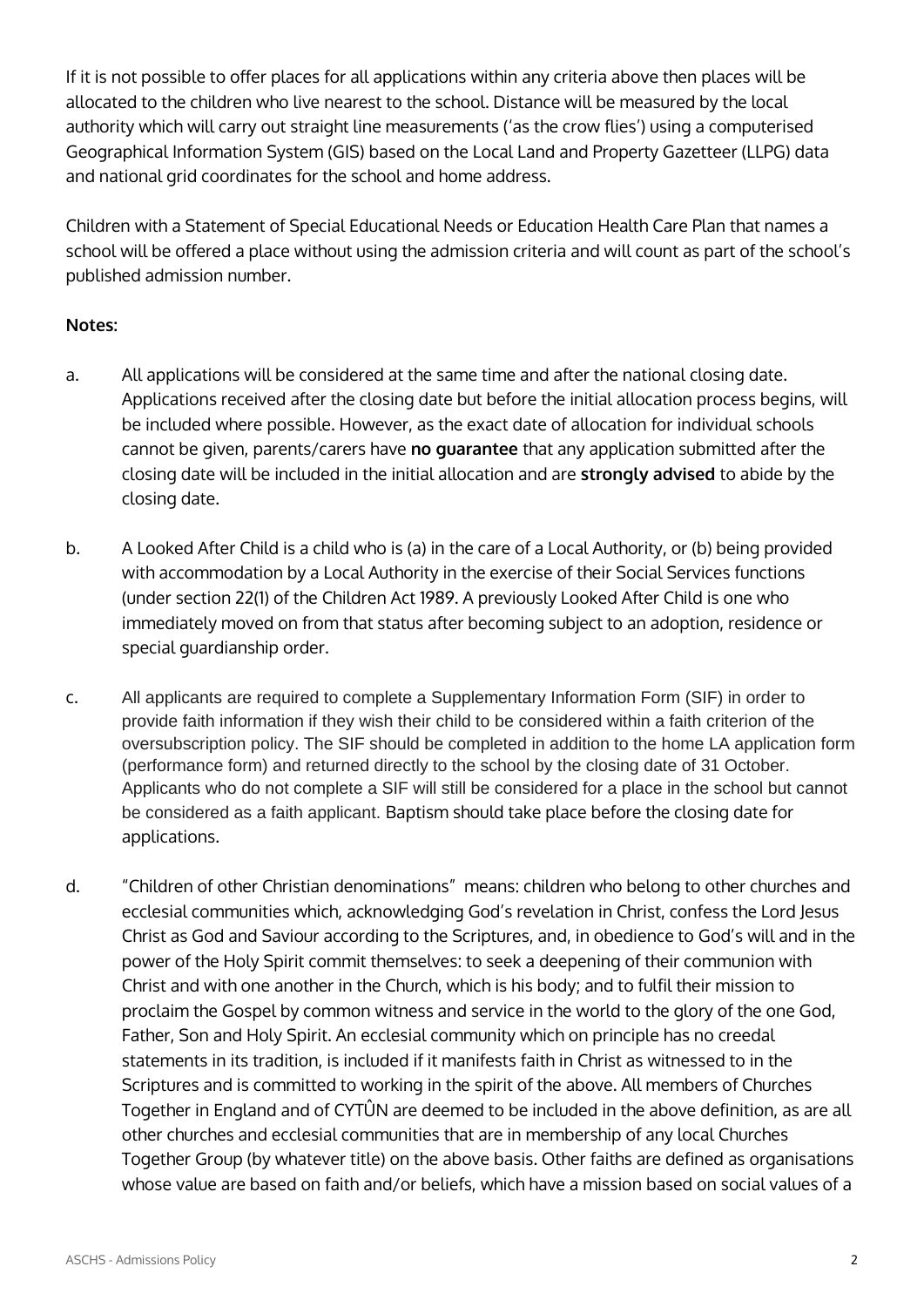particular faith. Other faiths are defined as organisations whose values are based on faith and/or beliefs, which have a mission based on social values of a particular faith.

e. If a parent wishes their child to be educated out of their normal age group they must discuss this with the Headteacher before applying for a place. The decision rests with the school as admission authority as per para 2.17 of the Admissions Code. If there is more than one application for an available place reference will be made to the oversubscription criteria.

### **Definition of a Baptised Catholic**

For a child to be considered as a Catholic evidence of a Catholic Baptism is required.

A Baptised Catholic can also be defined as one who has been baptised by the Rites of Baptism of one of the various Churches in communion with the See of Rome (cf Catechism of the Catholic Church 1203). Written evidence of this baptism can be obtained by recourse to the Baptismal Registers of the church in which the baptism took place.

#### Or

A person who has been baptised in a separate ecclesial community and subsequently received into full communion with the Catholic Church by the Rite of Reception of Baptised Christians into the Full Communion of the Catholic Church. Written evidence of their reception into full communion with the Catholic Church can be obtained by recourse to the Register of Receptions, or in some cases a subsection of the Baptismal Registers of the Church in which the Rite of Reception took place.

The Governing Body will require written evidence in the form of a Certificate of Reception before applications for school places can be considered for categories of 'Baptised Catholics'. A Certificate of Reception is to include full name, date of birth, date of reception and parent(s) name(s). The certificate must also show that it is copied from the records kept by the place of reception.

- d. Home Address is considered to be the address where the child normally lives. Applicants should not state a childminder's or other relative's address. It may be necessary to carry out checks to confirm addresses given are genuine and parents may therefore be asked to provide documentary evidence of their child's home address.
- e. Sibling is defined in these arrangements as full, half or brother or step brothers and sisters, adopted and foster brothers and sisters who are living at the same address and are part of the same family unit. This does not include cousins or other family relationships.
- f. A waiting list for children who have not been offered a place will be kept and will be ranked according to the Admission Criteria. The waiting list does not consider the date the application was received or the length of time a child's name has been on the waiting list. This means that a child's position on the list may change if another applicant is refused a place and their child has